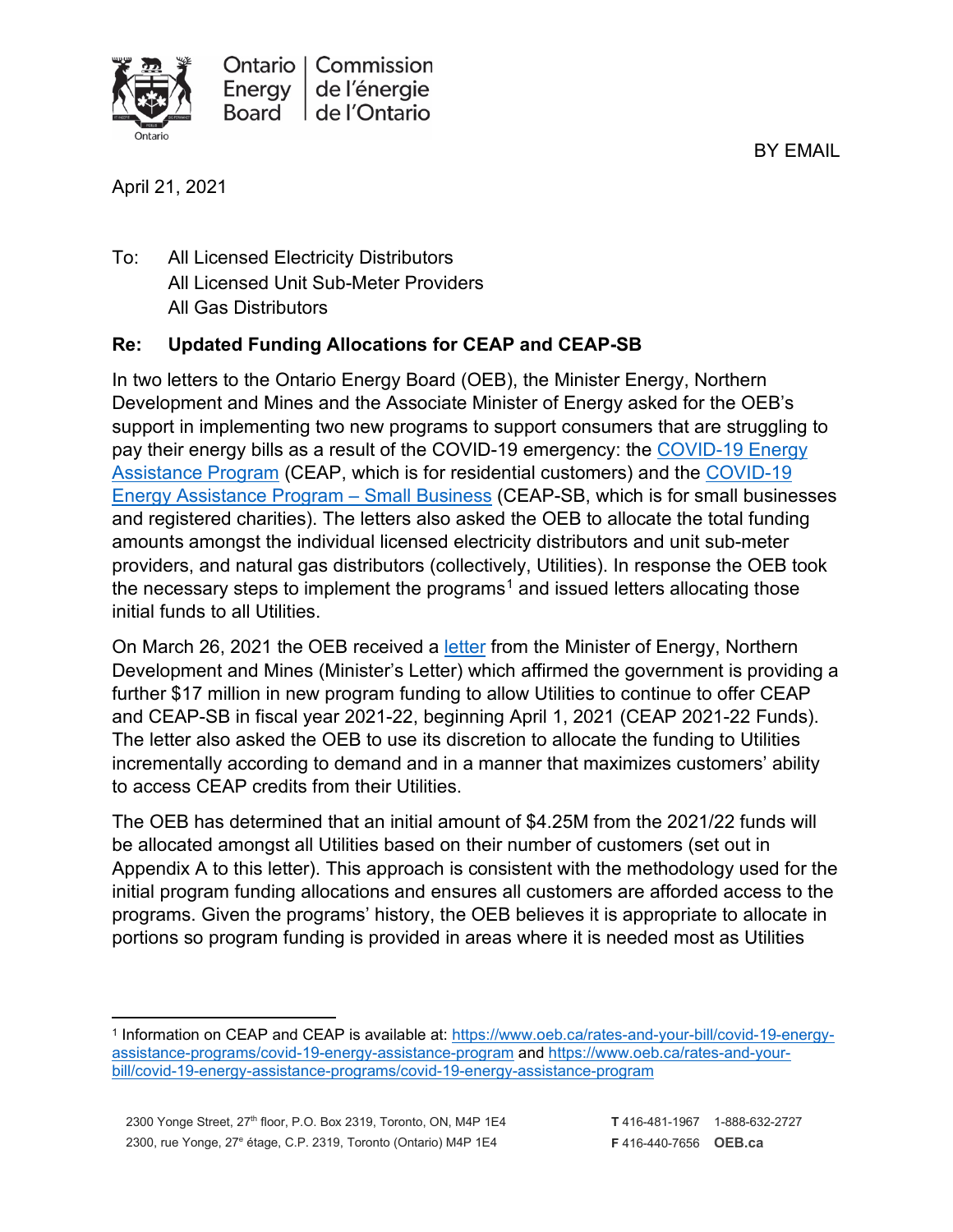deplete their initial allocations. Additional funds will be allocated from the remaining CEAP 2021-22 Funds based on ongoing need.

Unlike the 2020/21 funding, the CEAP 2021/22 Funds are not being allocated separately for each program but, rather, will be allocated in one amount to be used for both CEAP and CEAP-SB applications in the order they are received. Utilities are reminded that they are required to advise the OEB when they have exhausted or are close to exhausting their funding allocations so that the OEB can allocate additional funding (as available).

Any questions relating to this letter should be directed to the OEB's Industry Relations Enquiry e-mail at [IndustryRelations@oeb.ca.](mailto:IndustryRelations@oeb.ca) Please include "CEAP/CEAP-SB Implementation" in the subject line.

Yours truly,

*Original Signed By*

Brian Hewson Vice-President, Consumer Protection & Industry Performance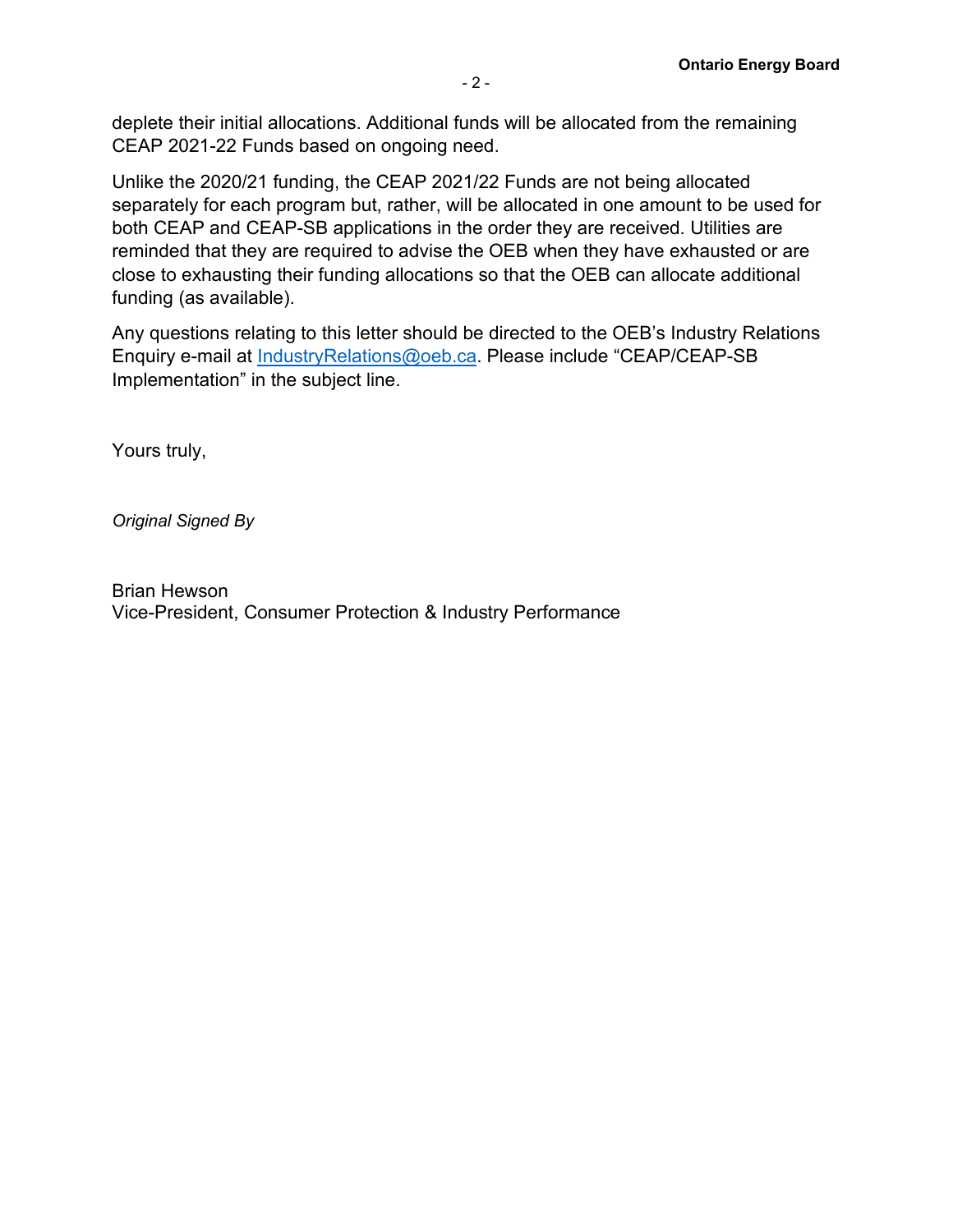# **Appendix A**

#### **Letter to All Licensed Electricity Distributors and All Licensed Unit Sub-Meter Providers Re: Updated Funding Allocations for CEAP and CEAP-SB OEB File No.: 2020-0162 & 2020-0185**

#### **ELECTRICY DISTRIBUTOR FUNDING ALLOCATION**

| <b>Alectra Utilities Corporation</b>               | \$462,839.59 |
|----------------------------------------------------|--------------|
| Algoma Power Inc.                                  | \$5,660.99   |
| Atikokan Hydro Inc.                                | \$725.43     |
| <b>Bluewater Power Distribution Corporation</b>    | \$16,260.23  |
| <b>Brantford Power Inc.</b>                        | \$17,661.81  |
| Burlington Hydro Inc.                              | \$30,000.92  |
| Canadian Niagara Power Inc.                        | \$13,013.02  |
| Centre Wellington Hydro Ltd.                       | \$3,122.19   |
| <b>Chapleau Public Utilities Corporation</b>       | \$535.90     |
| Cooperative Hydro Embrun Inc.                      | \$1,028.78   |
| <b>Cornwall Street Railway Light and Power</b>     | \$11,224.30  |
| Elexicon Energy Inc.                               | \$73,172.14  |
| E.L.K. Energy Inc.                                 | \$5,505.96   |
| Energy+ Inc.                                       | \$28,955.11  |
| <b>Entegrus Powerlines Inc.</b>                    | \$26,271.59  |
| <b>ENWIN Utilities Ltd.</b>                        | \$39,298.95  |
| <b>EPCOR Electricity Distribution Ontario Inc.</b> | \$7,742.75   |
| <b>ERTH Power Corporation</b>                      | \$10,258.25  |
| Espanola Regional Hydro Distribution Corporation   | \$1,467.90   |
| <b>Essex Powerlines Corporation</b>                | \$13,330.26  |
| Festival Hydro Inc.                                | \$9,478.15   |
| <b>Fort Frances Power Corporation</b>              | \$1,660.57   |
| <b>Greater Sudbury Hydro Inc.</b>                  | \$21,116.92  |
| <b>Grimsby Power Incorporated</b>                  | \$5,121.96   |
| Halton Hills Hydro Inc.                            | \$9,959.38   |
| <b>Hearst Power Distribution Company Limited</b>   | \$1,191.43   |
| Hydro 2000 Inc.                                    | \$559.65     |
| Hydro Hawkesbury Inc.                              | \$2,447.84   |
| <b>Hydro One Networks Inc.</b>                     | \$593,276.28 |
| <b>Hydro Ottawa Limited</b>                        | \$148,783.17 |
| <b>Innpower Corporation</b>                        | \$8,098.08   |
| <b>Kingston Hydro Corporation</b>                  | \$12,245.92  |
| Kitchener-Wilmot Hydro Inc.                        | \$42,960.18  |
| <b>Lakefront Utilities Inc.</b>                    | \$4,631.31   |
| Lakeland Power Distribution Ltd.                   | \$6,051.71   |
| London Hydro Inc.                                  | \$70,530.29  |
| Milton Hydro Distribution Inc.                     | \$17,578.91  |
| Newmarket-Tay Power Distribution Ltd.              | \$19,281.60  |
| Niagara Peninsula Energy Inc.                      | \$24,555.91  |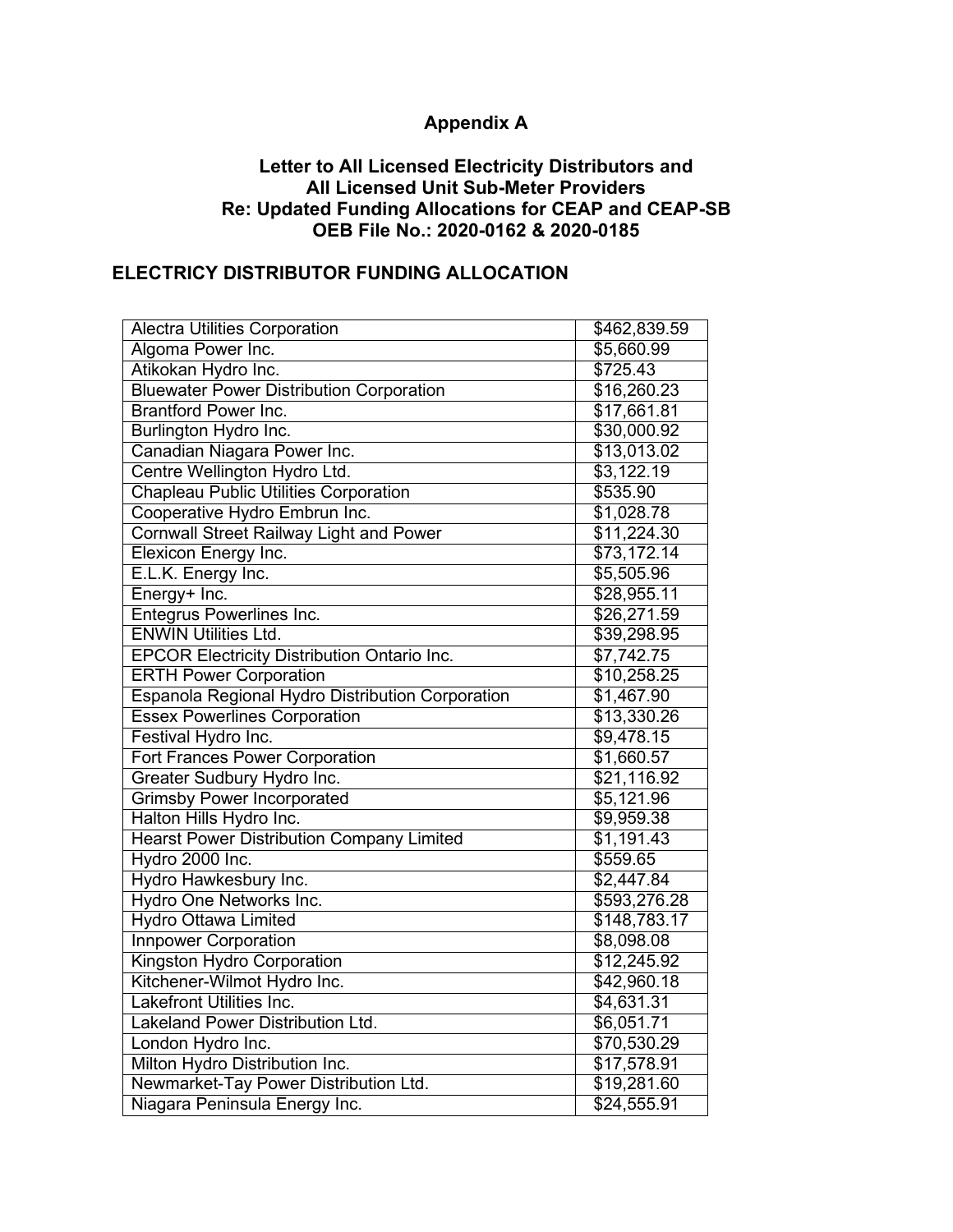| Niagara-on-the-Lake Hydro Inc.                        | $\overline{34}$ , 182.34 |
|-------------------------------------------------------|--------------------------|
| North Bay Hydro Distribution Limited                  | \$10,715.29              |
| Northern Ontario Wires Inc.                           | \$2,621.69               |
| Oakville Hydro Electricity Distribution Inc.          | \$31,917.79              |
| <b>Orangeville Hydro Limited</b>                      | \$5,578.10               |
| <b>Orillia Power Distribution Corporation</b>         | \$6,239.91               |
| Oshawa PUC Networks Inc.                              | \$26,082.05              |
| <b>Ottawa River Power Corporation</b>                 | \$4,972.75               |
| 1937680 ONTARIO INC. (Peterborough Distribution Inc.) | \$16,478.89              |
| <b>PUC Distribution Inc.</b>                          | \$14,898.97              |
| Renfrew Hydro Inc.                                    | \$1,907.91               |
| Rideau St. Lawrence Distribution Inc.                 | \$2,618.56               |
| Sioux Lookout Hydro Inc.                              | \$1,250.13               |
| <b>Synergy North Corporation</b>                      | \$25,082.84              |
| Tillsonburg Hydro Inc.                                | \$3,148.18               |
| Toronto Hydro-Electric System Limited                 | \$341,305.71             |
| <b>Wasaga Distribution Inc.</b>                       | \$6,164.18               |
| Waterloo North Hydro Inc.                             | \$25,408.59              |
| Welland Hydro-Electric System Corp.                   | \$10,396.26              |
| <b>Wellington North Power Inc.</b>                    | \$1,687.01               |
| Westario Power Inc.                                   | \$10,465.26              |

### **USMP FUNDING ALLOCATION**

| Alectra Energy Services Inc.          | \$8,153.88  |
|---------------------------------------|-------------|
| Alexian Energy Services Inc.          | \$1,500.00  |
| CARMA Corp.                           | \$12,473.08 |
| Clean Cut Energy Corp.                | \$1,500.00  |
| Comsatec Inc.                         | \$1,500.00  |
| Dynergy Energy Management Inc.        | \$1,500.00  |
| <b>Enercan Energy Management</b>      | \$1,500.00  |
| <b>Metergy Solutions Inc.</b>         | \$58,268.26 |
| <b>NRG Direct (Evdirect)</b>          | \$1,500.00  |
| ND Energy Inc.                        | \$1,500.00  |
| Olameter Inc.                         | \$1,500.00  |
| <b>Onyx Energy</b>                    | \$1,500.00  |
| <b>Pike Lake Golf Centre Limited</b>  | \$1,500.00  |
| Priority Submetering Solutions Inc.   | \$10,626.59 |
| Provident Energy Management Inc.      | \$13,537.37 |
| <b>Simply Metering Solutions Inc.</b> | \$1,500.00  |
| Trilliant Networks (Canada) Inc.      | \$1,500.00  |
| <b>Utilimeter Corporation</b>         | \$1,500.00  |
| <b>Wyse Meter Solutions Inc.</b>      | \$26,008.59 |
| <b>YES Energy Management Inc.</b>     | \$1,574.18  |